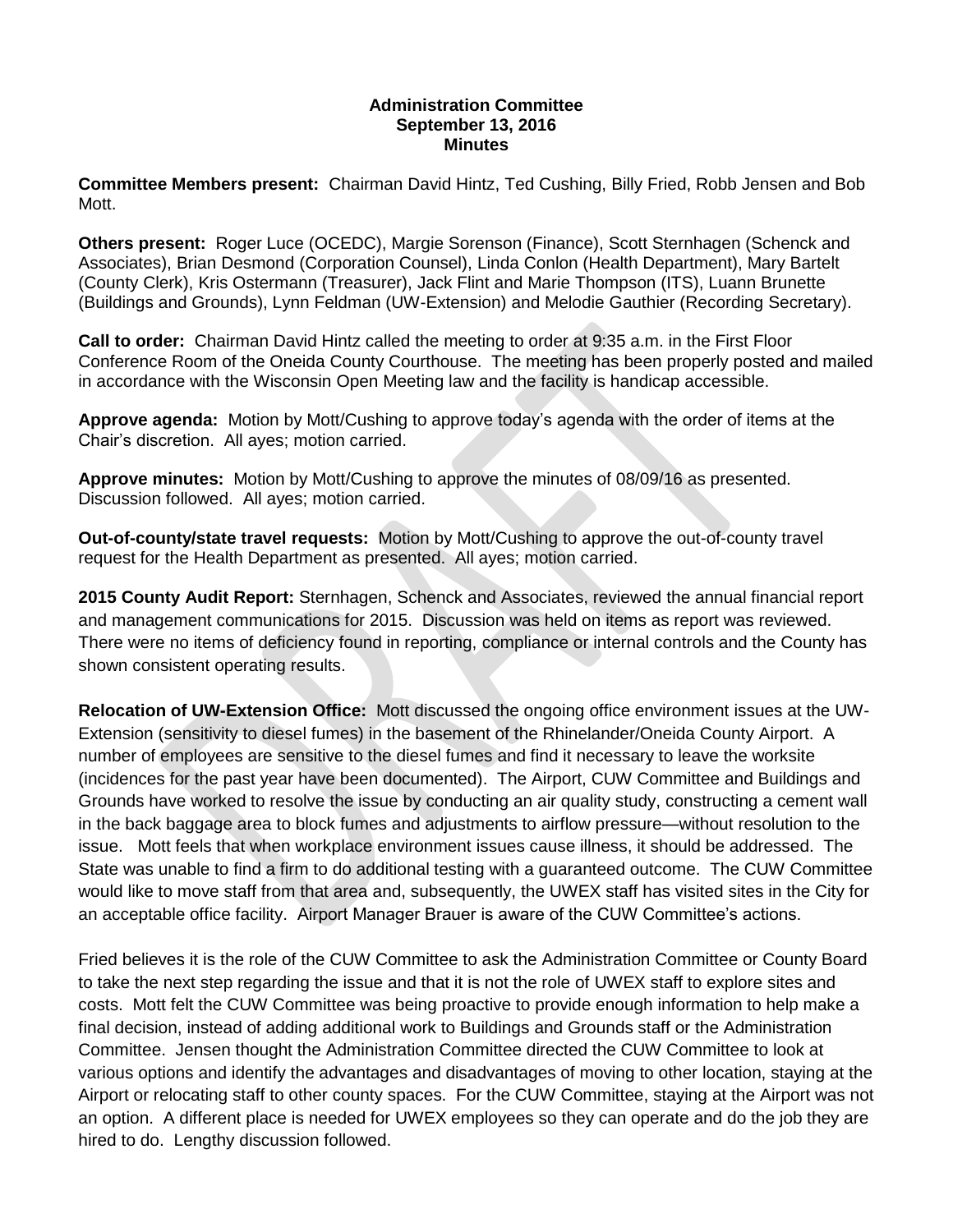Feldman discussed the statewide reorganization of UWEX and feels that there will be a reduction of staff, but it will not be a great reduction. She noted the spaces that have been visited are less than the 3,200 square feet they currently occupy. Feldman also noted there is a system in place for dealing with the issue, whereby sometimes the office will be closed.

Discussion was held regarding who should take the lead role with the issue of relocation. Cushing felt the issue should be explored by Buildings and Grounds; Fried agreed and asked for direction. Requested information includes: why does the office need to be moved, what are the alternatives for relocating, and how will the reorganization of UWEX affect county staffing levels?

Discussion followed regarding a new space being environmentally acceptable, possible initial infrastructure costs and ongoing costs of relocation. This information should be brought to the budget hearings. Mott noted UW staff has visited 3-4 sites and can provide a price range to Buildings and Grounds. In fairness to Brauer, Fried noted we are committed to paying rent. If the office were to relocate, the County and City would still be responsible for paying \$20,000 to make up the loss of revenue to the Airport budget. Motion by Jensen/Mott that Buildings and Grounds work with UWEX, and bring forward to the budget hearing, an estimated cost to relocate UWEX. Discussion followed. Hintz noted information provided at the budget hearings should include why the department needs to move and how much will it cost. All ayes; motion carried.

# **Vouchers, reports, purchase orders, line item transfers and updates:**

*Treasurer:*

- Ostermann discussed the associated expenses for In-Rem properties. Motion by Jensen/Hintz to approve the Treasurer's vouchers as presented. All ayes; motion carried.
- Committee accepted the August statement of cash report.
- Ostermann discussed the 2017 budget. Motion by Cushing/Jensen to approve the Treasurer's budget and forward to the Administration Committee for budget hearings. All ayes; motion carried.

# *County Clerk:*

- Motion by Jensen/Hintz to approve the County Clerk's vouchers, blanket purchase order and line item transfer as presented. All ayes; motion carried. Discussion followed regarding insurance.
- Bartelt reviewed the 2017 County Clerk's budget. Sorenson noted a correction to the election budget, noting there is not \$50,000 in revenue and total estimated expenses is \$44,166. Sorenson noted \$50,000 is levied each year and carried forward to fund the years of the presidential elections. Hintz noted one of the County Clerk candidates indicated a \$35,000 cut to the County Clerk's budget and wondered how that would happen. Bartelt responded that it would be a reducing a position and reduction of health insurance expenses. Discussion followed. Motion by Cushing/Jensen to approve the Clerk's budget as corrected.
- Bartelt discussed the insurance and risk. A premium increase is not anticipated from WI County Mutual; however she noted there will be an increase in worker's compensation premiums as the mod increased from 1.11 to 1.26. Discussion followed regarding auto comprehensive/collision and monies/securities being reallocated to different accounts. Motion by Cushing/hintz to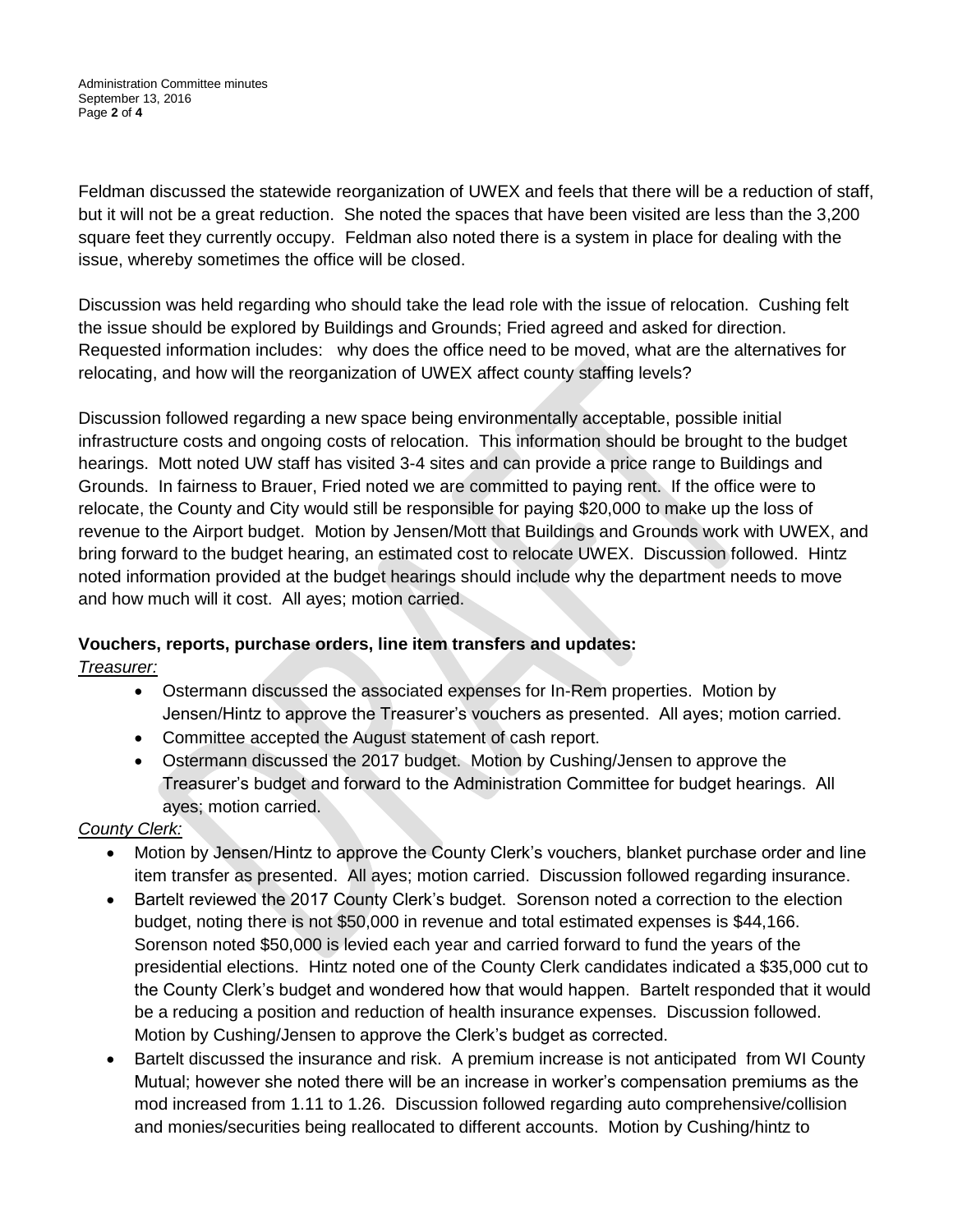approve the insurance and risk management budget and forward it on to the Administration Committee. All ayes; motion carried.

• Bartelt discussed bow hunting on county owned property within the city limits. She would like to limit the number of permits to five on the parcel due to its size. Jensen suggested if more than five applications are received, a drawing should be done to select five hunters. The Committee confirmed that five permits be given for bow hunting on county land located in the city limits.

## *ITS:*

- Motion by Cushing/Fried to approve the ITS bills as presented. Discussion followed. All ayes; motion carried.
- Flint noted the Wi-Fi updates are underway and Buildings and Grounds staff is pulling the wires to save money and time. Interviews for the System Administrator position will be held on Thursday. Met with business systems user group discuss IT projects and help prioritize projects and set timelines.
- Flint reviewed the 2017 proposed budget requesting an increase of 16% (\$61,000). Lengthy discussion followed regarding the specific increases in software maintenance/licensing, professional services, new requests (LabTech software, Office 365 versus Office 2016, etc.), Capital Improvement Program requests. Committee members expressed concern regarding the increase in the budget. Flint discussed how funds were reallocated, anticipated reduction in hardware maintenance costs, and long-term savings. He noted software maintenance will continue to increase. Lengthy discussion followed with Fried requesting accountable goals, future costs/savings, improvements for employees, and a summary of what other counties' strategies. Discussion was held regarding wants, needs and commitments. Hintz believes this is a very challenging budget and the Committee directed Flint to bring back goals/expected achievements for discussion at the budget hearings. Motion by Fried/Hintz to note the reception of the ITS budget request and pass on to the budget hearings for more discussion. Discussion followed regarding the increase. Ayes-four; nays-one. Motion carried.

# *Finance*:

- Motion by Cushing/Jensen to approve the monthly bills and vouchers. All ayes; motion carried.
- General Investment report will be submitted at the next meeting.

**PMA Investment Advisors Agreement/US Bank Custody Agreement:** Sorenson noted the PMA contract was brought to the Administration Committee meeting at the last meeting; the Committee requested additional time to review it. Sorenson reviewed funds available and current interest rates being offered by banks. The contract has been reviewed by Corporation Counsel and includes a custody agreement for PMA which is required by law. Motion by Jensen/Hintz to approve the PMA Investment Advisors Agreement/US Bank Custody Agreement for signature by County Chair Hintz. Fried felt the County has not been aggressive in looking at cash management and that it is not appropriate at this time (two months from budget) to investment the funds. He would like the issue brought to the County Board with the budget. He believes there are other safer opportunities which provide a good yield. Discussion followed. Sorenson noted funds are still accessible. BMO Harris and this agreement work on the trust side of the bank which has a higher rate of return than the bank side of the bank. The County still has a minimum of \$7 million to put on the bank side of the bank if needed. Discussion continued. Ayes-four; nays-one. Motion carried.

# **2017 budget update:** No updates at this time.

**Update on Efficiency Team:** Jensen noted a meeting was scheduled for 11:30 a.m. today. There are still a few programs to review and will begin to compile the report.